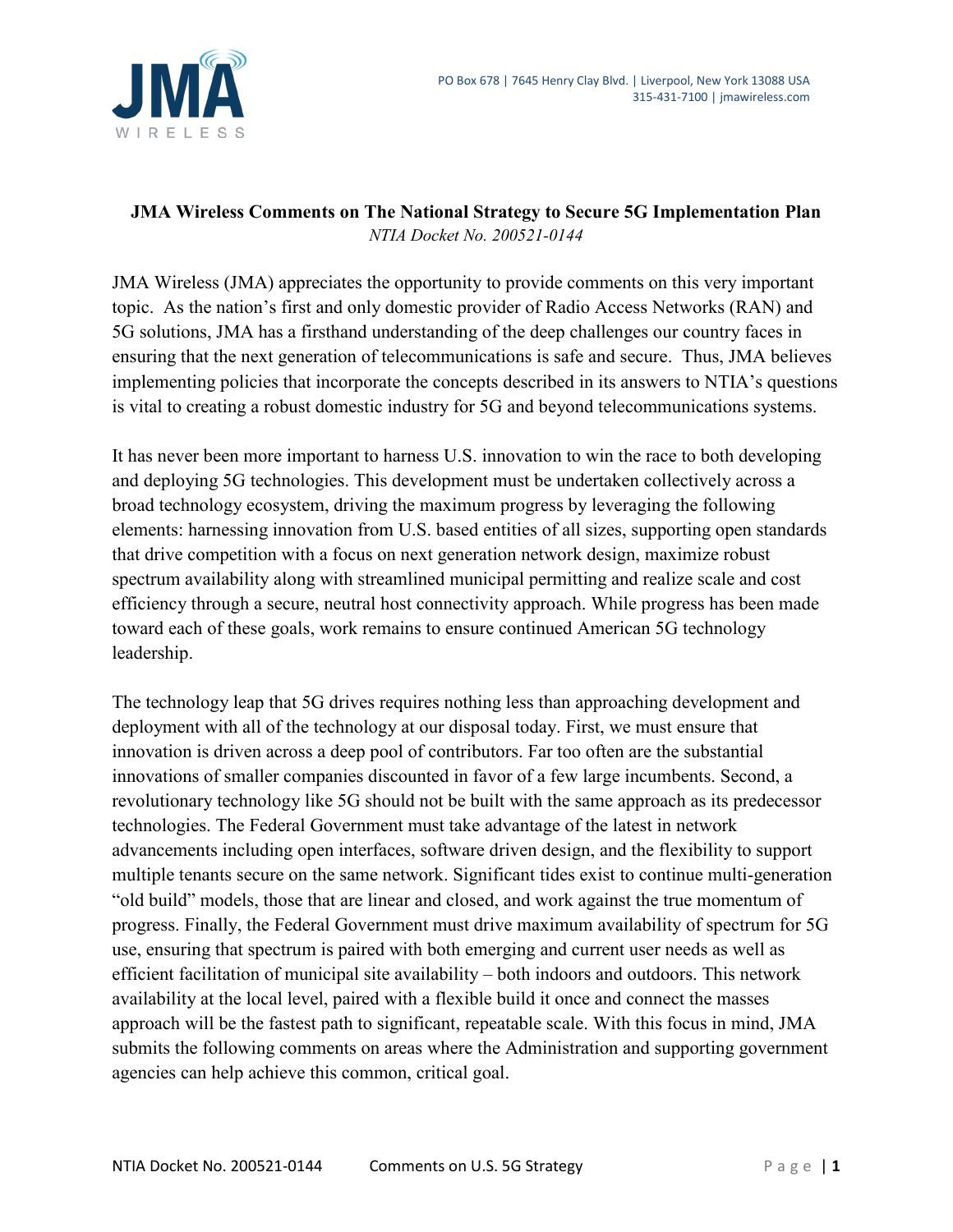

### **Company Overview**

JMA provides the only 100% U.S. designed, developed, and manufactured 4G and 5G solutions on the market today. Privately owned, JMA's next-generation communication systems deliver software driven wireless technology across public and private networks worldwide. JMA solutions are found everywhere from carrier networks to the most advanced stadiums, covering more than 1,000 high traffic locations. JMA XRAN™ leads the industry with the only 100% software-based RAN platform which combined with CellHub mid band radios create a unique, flexible solution for next generation private wireless deployments. JMA's 5G millimeter wave IOTA platform provides a best in class radio footprint for indoor 5G deployments, critical to round out current outdoor-centric deployments. All JMA systems are fully software upgradable and future ready without the limitations of hardware-based systems.

JMA appreciates the opportunity to provide comments to the NTIA on this important matter. For questions, please contact:

Andrew Adams President, North America (214) 280-3531 aadams@jmawireless.com

JMA offers the following comments to the questions in the Request for Information:

### **Line of Effort One: Facilitate Domestic 5G Rollout**

*How can the United States (U.S.) Government best facilitate the domestic rollout of 5G technologies and the development of a robust domestic 5G commercial ecosystem (e.g., equipment manufacturers, chip manufacturers, software developers, cloud providers, system integrators, network providers)?*

JMA's position that in order to speed deployment, mechanisms to foster local level adoption are critical. This starts with streamlining physical access to locations, indoor and outdoor, as well as maximizing the available spectrum to drive value added, end user benefit. Positive efforts have been made over the last number of years, but must be nationalized to the degree where all areas become an on-ramp for 5G services. Many times, the speeds of deployment of wireless technology is not one of delayed technology, but one of the cost and timing to access physical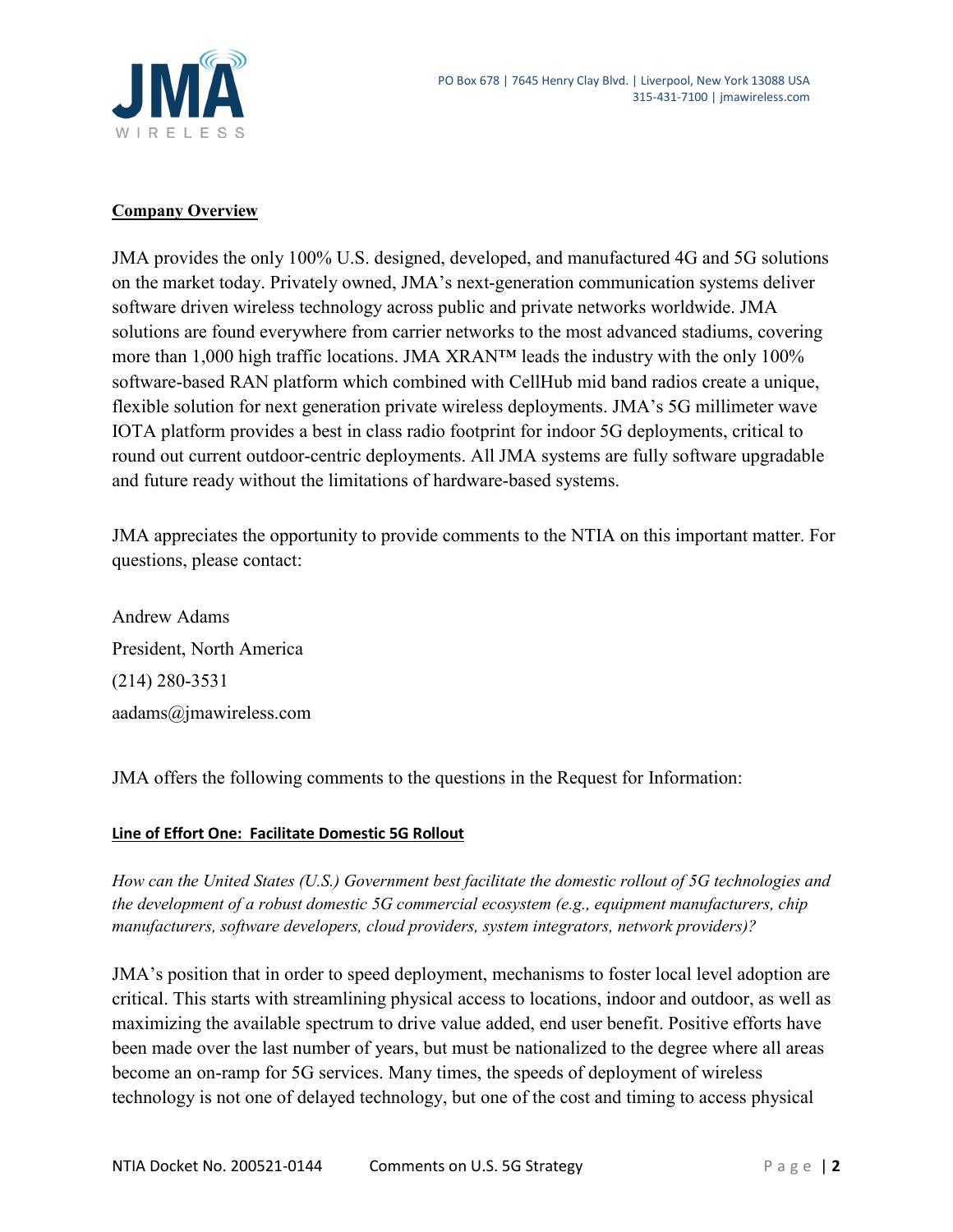

infrastructure. Paired with streamlined access to municipal infrastructure is one of 5G's most important assets – spectrum. The Federal Government should seek to maximize the amount of available 5G spectrum, particularly in the mid band, facilitating airwaves that support both indoor and outdoor deployments. This spectrum should come in the form of both licensed and unlicensed bands, allowing a mix of revenue generating auctions with quick access options. As with all technology, it must be enabled for the masses, both in terms of locations as well as uses.

One of the key elements of efficient network design is the ability for multiple entities to use a single network build. To that end, a requirement to support multi-use and multi-tenancy should be championed. With today's core technology available, the building of single use, single serving networks is simply not efficient and does not facilitate end user choice. Similar to multi-use importance is the need for network element interoperability. 5G is a massive, collective technology effort and simply does not have the luxury of locking down architectures to a consortium of vendors, or even more limiting, to a single vendor model.

Perhaps most importantly, innovation must be harnessed from U.S. based organizations of all size. 5G provides the opportunity to take advantage of all of our national technology company assets, not just those with the loudest voices or deepest pockets. With the U.S. Government and critical infrastructure dependent on 5G in the future, advocating for U.S. based design, development, and manufacturing has never been more critical. Offshore development and imported hardware and fragmented supply chains, as we have seen in recent global events, are corruptible. To the end, incentives should be provided to firms that meet critical development and manufacturing criteria. In order to ensure all technology advancements are afforded the same chance to impact U.S. based 5G dominance, similar incentives should be made to small / medium business with a 5G development focus. Not only does this widen the net to capture the latest advancements, but also creates a pipeline of critical high paying American jobs. Small businesses with new, advanced technology must not be stifled by large corporations who wish to persist with old build models.

# *How can the U.S. Government best foster and promote the research, development, testing, and evaluation of new technologies and architectures?*

In order to best foster and promote the evaluation of new technologies, the Federal Government should award government facing 5G deployments to companies that follow open standards (3GPP ad ORAN) and embrace the critical elements of today's best performing networks – software driven design and virtualization. JMA's position is that open networks will be critical to remove the hurdle for smaller companies to compete, allowing a mix and match approach to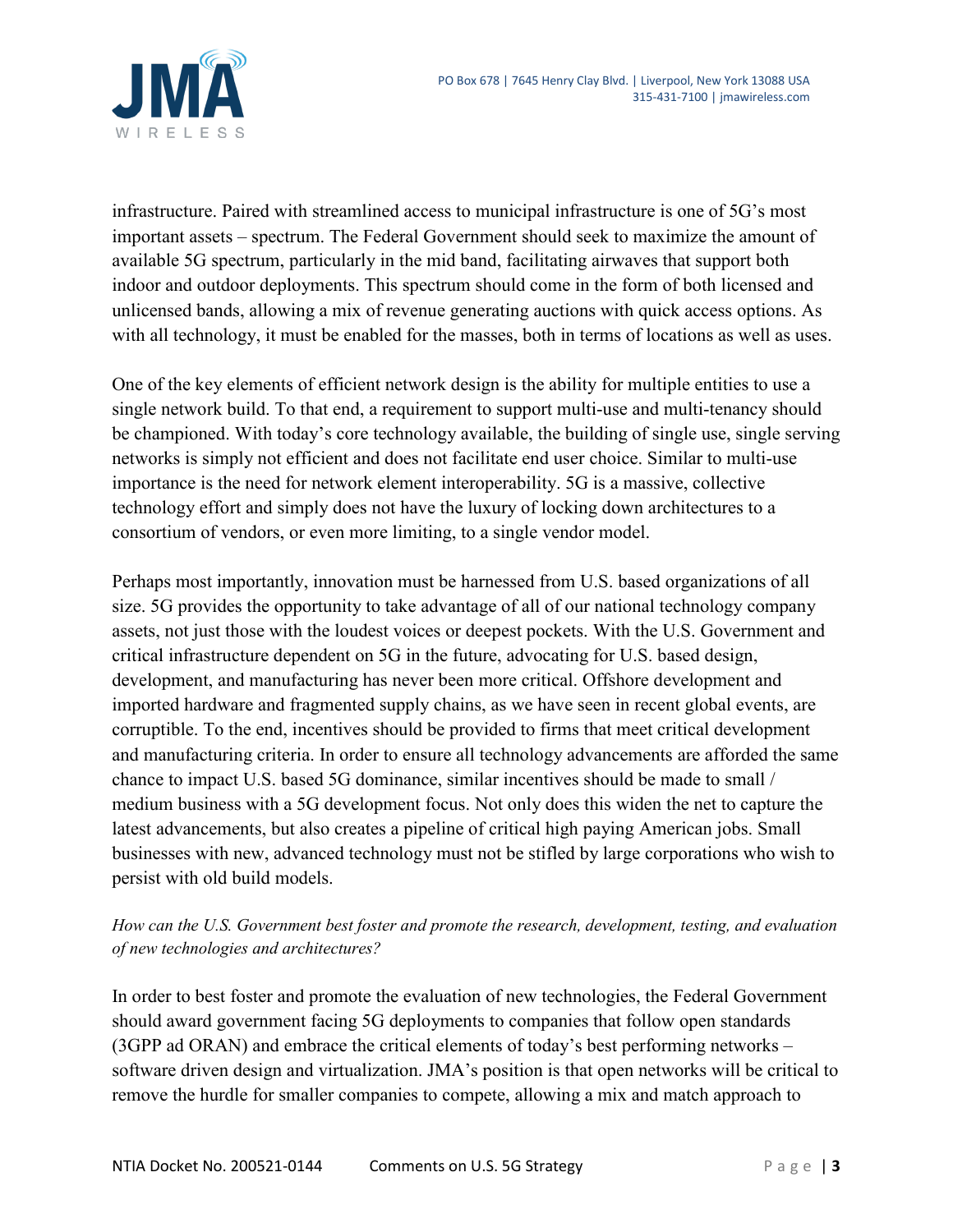

support best of breed technology in different parts of the network. The current wireless network architecture in place today and being updated to 5G is an evolved version of the 2G architecture from 30 years ago. Wireless network architecture has yet to go through the "cloud" transformation based on virtualization that provides more efficient use of spectrum, rapid network feature updates, enhanced security and lower operating costs.

In addition to government facing network deployment considerations, funding support mechanisms should be enabled to incubate technology from non-traditional network vendor incumbents, especially those that meeting U.S. designed, developed and manufactured criteria. Supporting development funding to smaller businesses will ultimately allow them to compete on a larger stage, driving support against an inefficient status quo of network design.

# *What steps can the U.S. Government take to further motivate the domestic-based 5G commercial ecosystem to increase 5G research, development, and testing?*

In parallel to incentives for government adoption of 5G networks using domestic-based technology and manufacturing, the same incentive should apply to major government suppliers and supply chains. JMA recommendation is to include defense contractors as well as state and local governments who are incented to trial, endorse, and use U.S. made technology.

Providing not only resources, but exposure to small technology companies driving U.S. based technology is also key. JMA sees 5G networks as an avenue for non-incumbent technology companies to showcase capabilities and recommends the Federal Government make it a priority to fund test and trial deployments within its area of influence. These networks will be free to use for qualified end users in the government agency or contractor spaces. Given the hurdle to not only develop, but to build reference networks at scale, small businesses must be given the means to showcase and compete on a larger stage.

JMA is a strong believer that a pipeline of necessary skillsets play a critical role in continuing the pace of 5G. Higher education must make telecommunication-centric research and coursework a priority along with current focus points on Information Technology (IT) and Computer Science. In most cases, educated labor from higher education must undergo significant training to come up to speed on telecommunication standard practices and concepts.

*What areas of research and development should the U.S. Government prioritize to achieve and maintain U.S. leadership in 5G?*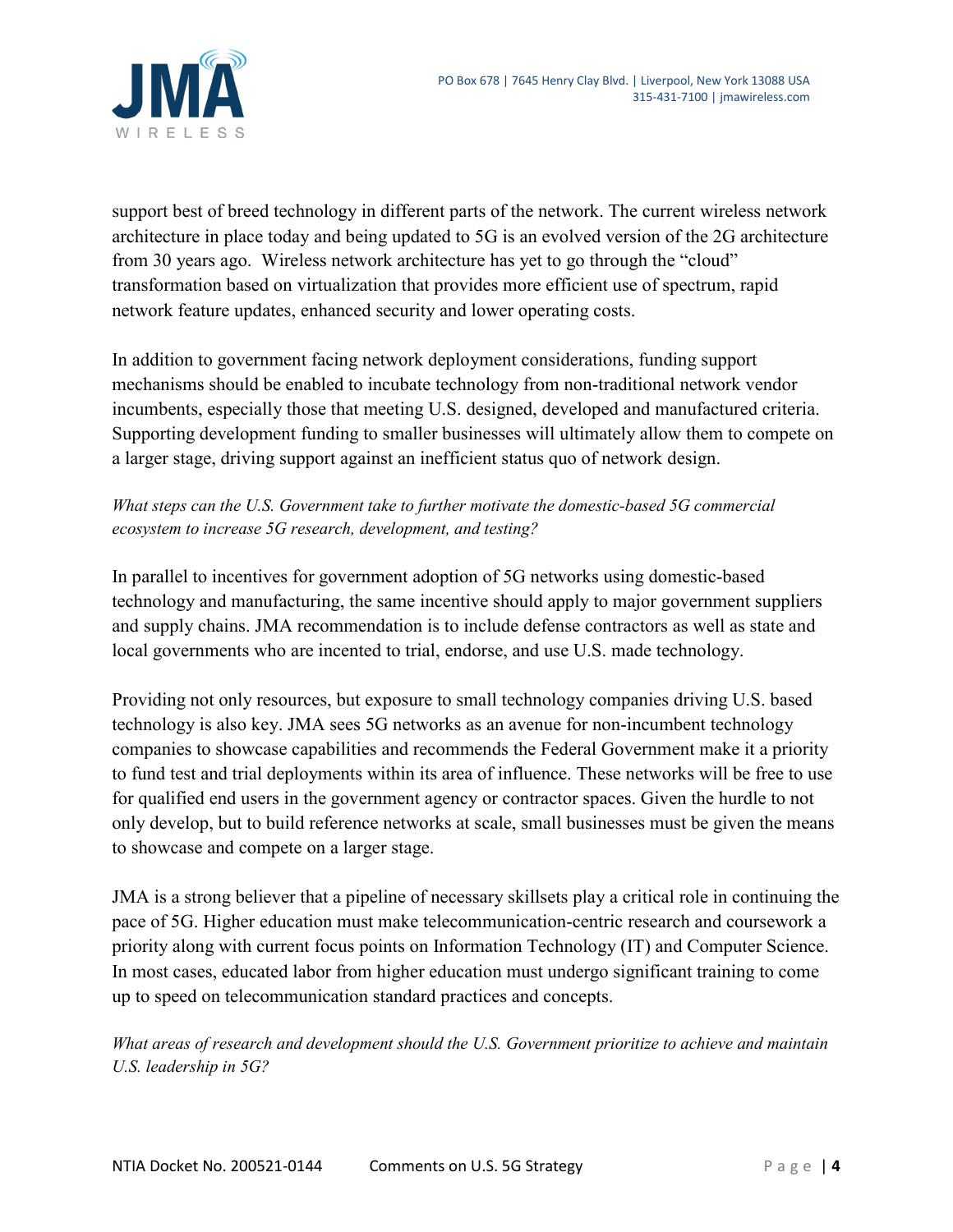

5G, like many other technologies, is a collection on multiple advances that come together to create something truly new. JMA believes with open networking, multi-tenant capabilities and software-based design critical to mass market success, development focus must be on facilitating these concepts through virtualization of all 5G piece parts – known as vRAN (virtualized Radio Access Network). Similar to how advancements in cloud lead to a more streamlined internet experience, driving massive on demand video adoption, vRAN provides the same flexibility on the 5G network. Various vendor technology can seamlessly interoperate and updates are driven by software updates as opposed to hardware swap outs. Providing piece part capability in 5G networks will allow a better on ramp to smaller companies with particularly focused technology that many times are not a focus of larger conglomerate firms.

With U.S. based 5G a part of a global ecosystem, driving these network concepts to allies will ensure secured end to end communication. U.S. based 5G security and advancements can too easily be compromised by ignoring networks connecting overseas. A full end to end ecosystem of security and progress will be critical to driving U.S. technology interest not only domestically, but also abroad.

# *How can the U.S. Government create an environment that encourages private sector investment in 5G technologies and beyond?*

With the emergence of unlicensed spectrum like CBRS as well as additional spectrum available to the government in millimeter wave bands, opportunities for 5G deployments, both Enterprise and Service Provider led, with drive tremendous network equipment demands. JMA positions that the Federal Government should continue to pursue incentive programs to drive small business innovations into areas of influence including state and local governments as well as a broad range of government led contracts such as those through defense contractors. Small businesses that have the ability to deliver and trial next generation 5G networks, in full or through providing critical network piece parts, should be given priority and funding consideration. In addition, the government should make such funding vehicles available for private enterprise that make up critical industrial or supply chain application across multiple vertical markets (e.g. manufacturing, utilities, and public safety). Much like the championing of small business in other industries, the Federal Government must work to ensure that all voices are heard and all possible 5G supporting technology advancements are pursued, particularly for those investing back in the U.S. economy through on shore manufacturing and development.

*If possible, identify specific goals that the U.S. Government should pursue as part of its research, development, and testing strategy.*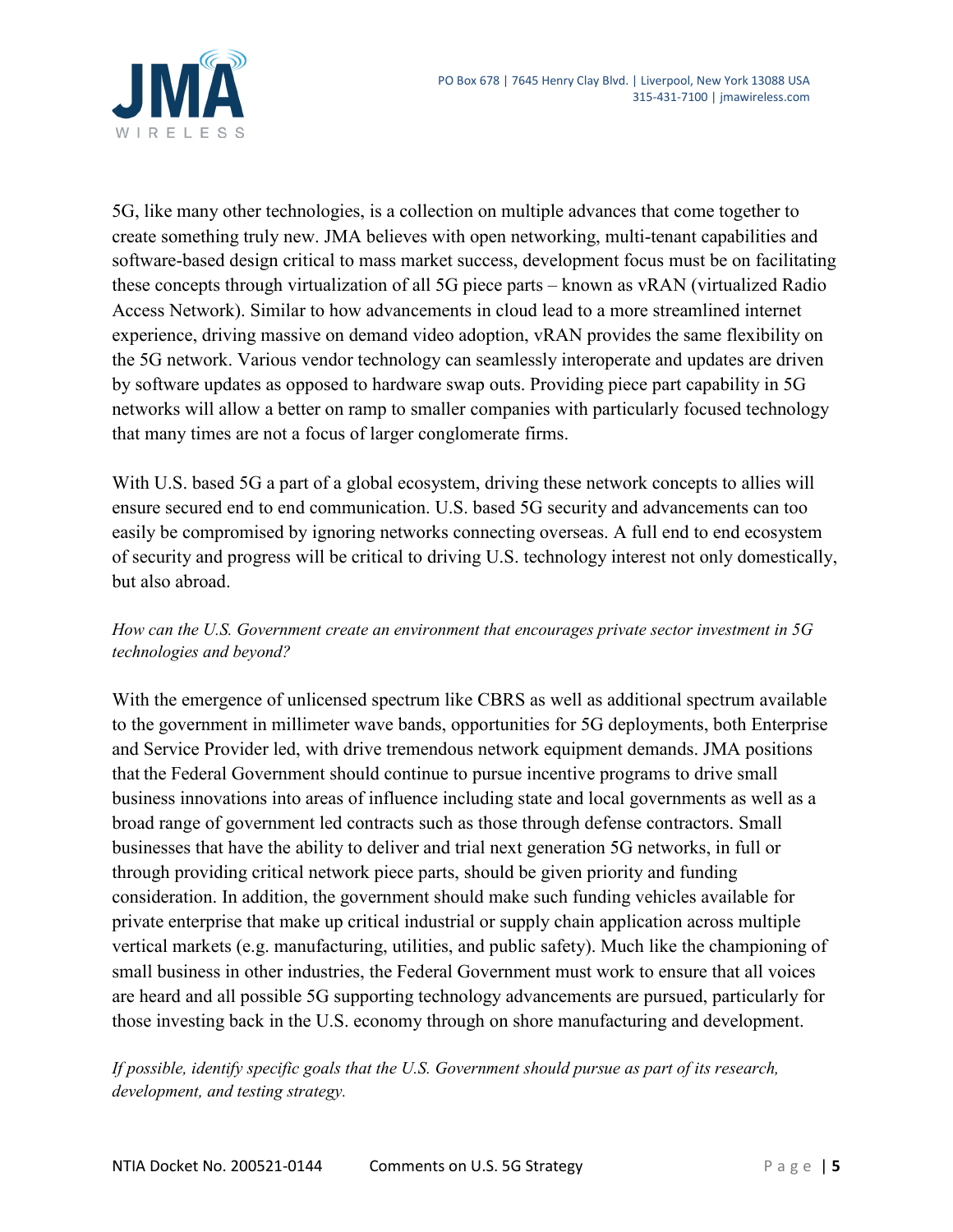

To drive the fastest path of 5G adoption, the Federal Government must ensure proper network architectures and next generation network build practices are employed. JMA's experience in the space supports that networks should be driven to support full virtualization and software-centric capabilities versus today's locked hardware environments. 5G will drive intelligence at the far edge of the network and similar practices, like edge computing standards, must be developed to allow the elasticity of network placement and performance.

A requirement to support open multi-use and multi-tenancy will continue to unlock the potential of 5G for multiple industries as well as the service provider community. The building of single use, single serving networks is simply not efficient and does not facilitate end user choice. Similar to multi-use importance is the need for network element interoperability. 5G is a massive, collective technology effort and simply does not have the luxury of locking down architectures to a consortium of vendors, or even more limiting, to a single vendor model.

Innovation must be harnessed from U.S. based organizations of all size. 5G provides the opportunity to take advantage of all of our national technology company assets, not just those with the loudest voices or deepest pockets. Advocating for U.S. based design, development, and manufacturing has never been more critical. Incentives should be provided to firms that meet critical 'Made in the USA' development and manufacturing criteria. In order to ensure all technology advancements are afforded the same chance to impact U.S. based 5G dominance, similar incentives should be made to small / medium business with a 5G development focus. Not only does this widen the net to capture the latest advancements, but also creates a pipeline of critical high paying American jobs. Small businesses with new, advanced technology must not be stifled by large corporations who wish to persist with old build models.

#### **Line of Effort Two: Assess Risks to and Identify Core Security Principles of 5G Infrastructure**

*What factors should the U.S. Government consider in the development of core security principles for 5G infrastructure?*

JMA believes that ensuring end to end communication, both within internal 5G networks as well as adjacent allied networks overseas should remain a top priority. All elements of these networks must be trusted end to end. A single point of weakness, provided by untrusted hardware or software development origin is a cause for concern and should be safeguarded. Requiring some level of domestic manufacturing and software coding in the most critical elements, those managing user data or transmission, supports a security framework that can be tracked, audited and mitigated more quickly than a highly distributed global supply chain of solutions.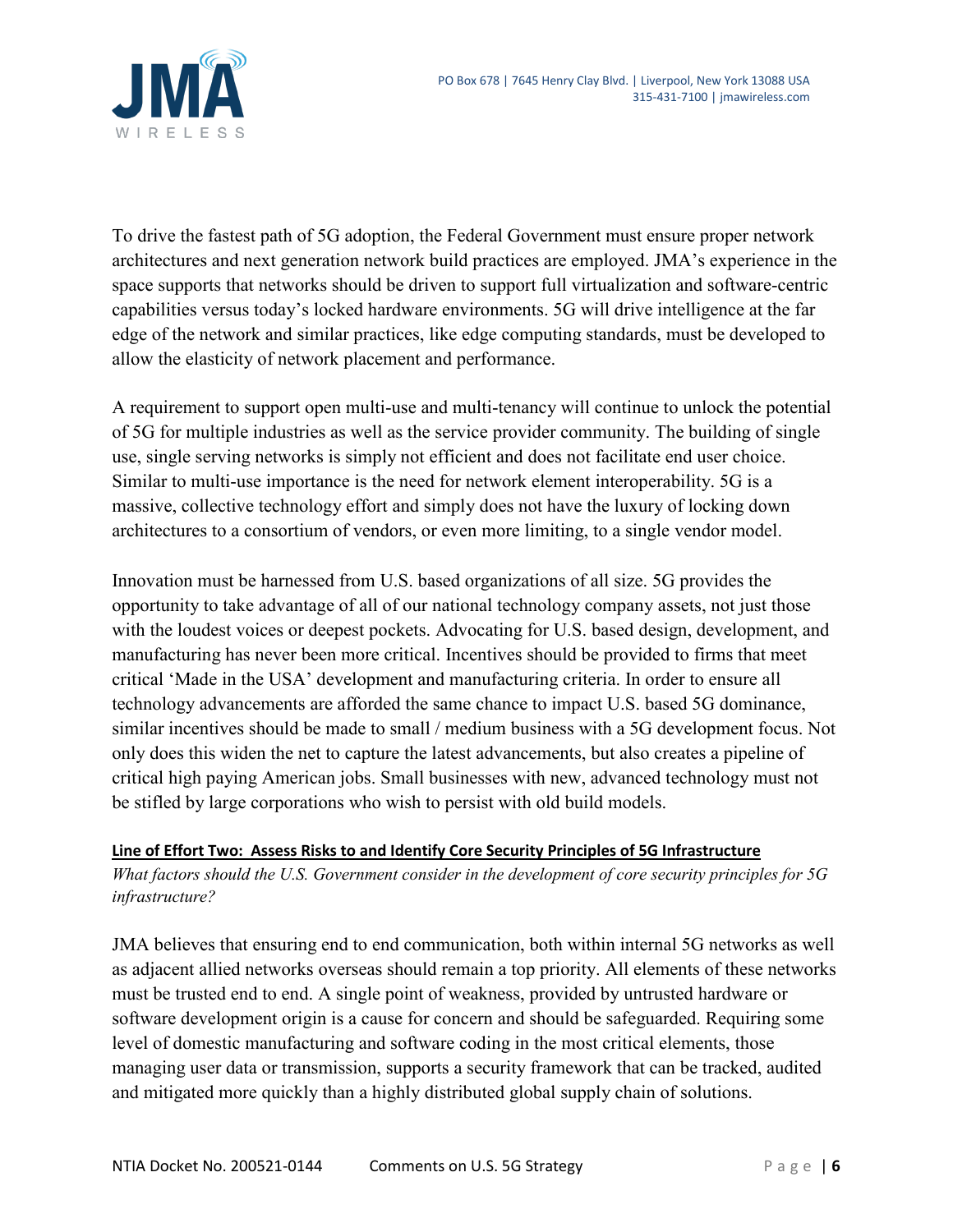

Particularly with software development, large portions are typically offshored to  $3<sup>rd</sup>$  party development houses, creating gaps in the overall solution security fabric. The Federal Government should consider a security certification that takes into account where and how both hardware and software is developed and manufactured.

# *What factors should the U.S. Government consider when evaluating the trustworthiness or potential security gaps in U.S. 5G infrastructure, including the 5G infrastructure supply chain?*

JMA has seen with other critical development efforts, the country of origin or percentage of development provided domestically should remain a key consideration. An audit trail on development 'touches' should be employed so intellectual property can be considered holistically in the same way that other high value weapon systems are audited and tracked. The more critical the element, the higher the bar should be raised. Systems that are transmitting, housing, or securing user data should be managed with the highest level of development scrutiny.

### *What are the gaps?*

The gaps today are a large driver of this document's request for comment which JMA actively supports. The telecommunications industry is currently deploying the large majority of their active network elements from overseas corporations. This same small pool of international providers also dominates the landscape of our allied country telecommunication networks. While efforts have been raised to remove specific high threat entities, little has been done to go deeper into the supply chains and development practices of those providing today's infrastructure. An ecosystem of U.S. based development and manufacturing, particularly from emerging vendors smaller in size, must be supported to move the industry forward safely and securely. Supporting multiple, smaller development entities coupled with an open ecosystem and the ability to mix and match network elements through software, not hardware, is the fastest path to broad 5G enablement.

*Are there stakeholder-driven approaches that the U.S. Government should consider to promote adoption of policies, requirements, guidelines, and procurement strategies necessary to establish secure, effective, and reliable 5G infrastructure?*

JMA recommends that while security policies are critical to national security, they should be streamlined to provide the greatest level of overall security without being burdensome such that it blocks out small and mid-sized technology innovators from deploying solutions and competing. Smaller scale businesses with new, advanced technology must not be stifled by large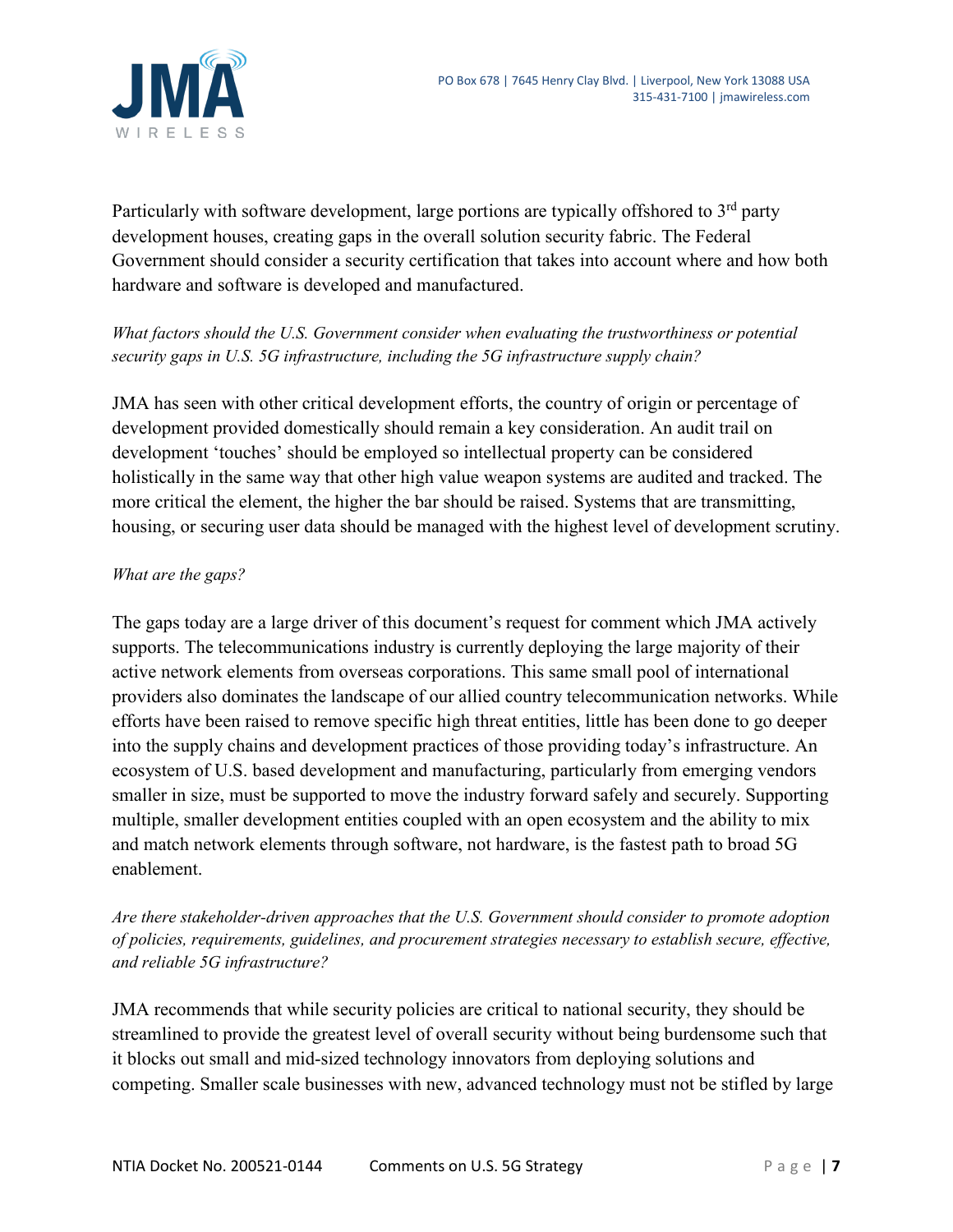

corporations who wish to persist with old build models or add overall cumbersome requirements that drive little value.

#### *Is there a need for incentives to address security gaps in 5G infrastructure?*

Yes, JMA firmly believes incentives should be provided to address potential gaps in 5G infrastructure. A single point of weakness, provided by untrusted hardware or software development origin is a cause for concern and should be safeguarded. At a minimum, the Federal Government should seek to audit and approve supported software or hardware development entities that meet a specific bar of security. More effectively, requiring a level of domestic manufacturing and software coding in the most critical elements, those managing user data or transmission, supports a security framework that can be tracked, audited and mitigated more quickly than a highly distributed global supply chain of solutions. Particularly with software development, large portions are typically offshored to  $3<sup>rd</sup>$  party development houses, creating gaps in the overall solution security fabric. These gaps need to be highly tracked or removed through a formal process. The Federal Government should consider a security certification that takes into account where and how both hardware and software is developed and manufactured.

#### *If so, what types of incentives should the U.S. Government consider in addressing these gaps?*

JMA's view of incentives is that they should be driven in the form of both supported participation as well as financial. On the development enablement front, tax incentives for small 5G centric development companies should be considered, particularly for those with available products that are market ready. Further funded incentives should also be considered to stand up trial networks for those offering unique, forward facing solutions that support the 5G ecosystem. To further drive adoption of small, U.S. based company technology, tax incentives should be provided to enterprises that buy and deploy networks from qualifying U.S. based, small business technology developers. In essence, both ends of the 5G equation, both supply and demand, side should be incented to use and showcase U.S. made technology from entities of all sizes.

### **Line of Effort Three: Address Risks to U.S. Economic and National Security during Development and Deployment of 5G Infrastructure Worldwide**

*What opportunities does the deployment of 5G networks worldwide create for U.S. companies?*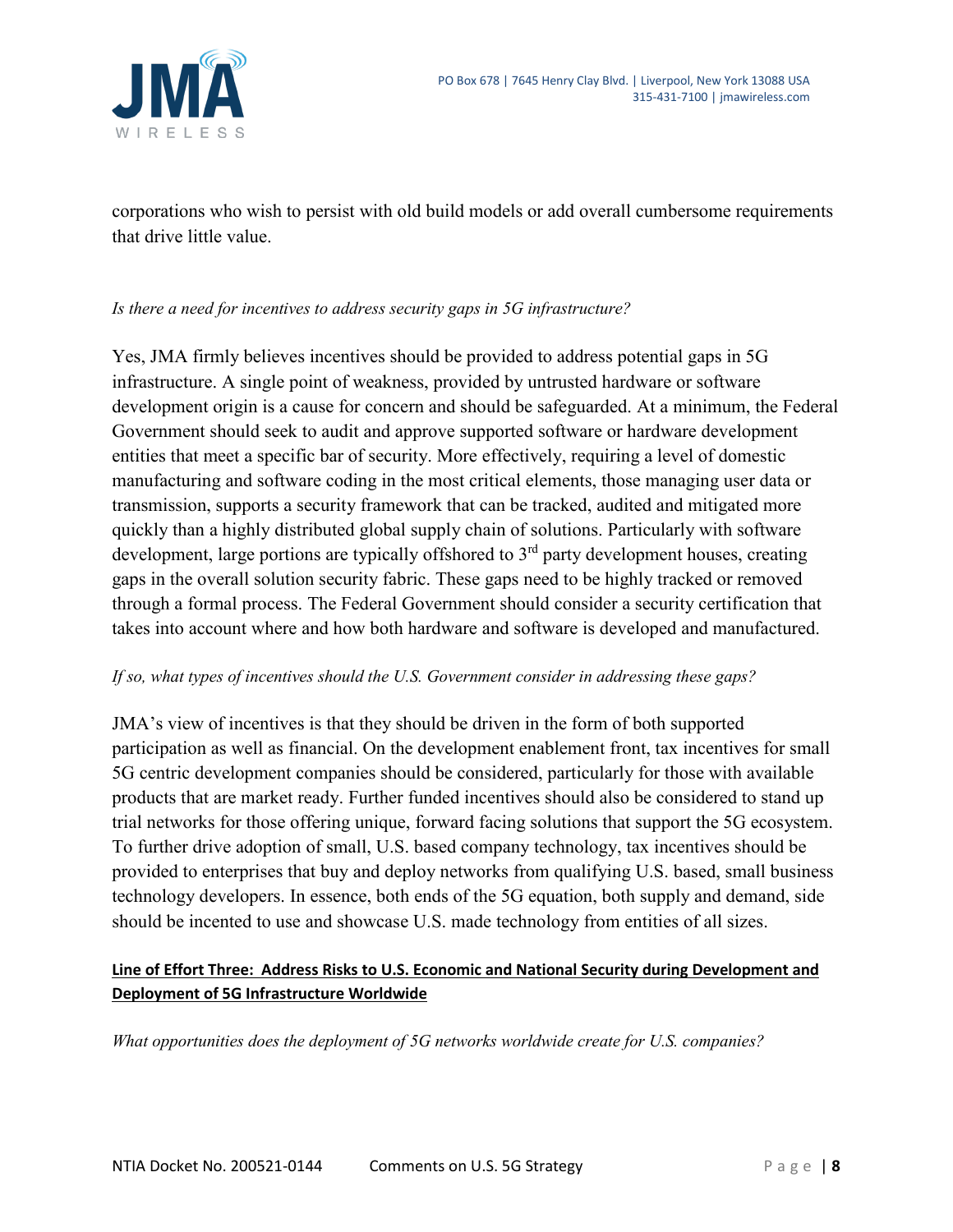

JMA's view is that 5G will also usher in a new level of automation and intelligence for both government and private industrial entities. Not only critical for communication, 5G will drive the basis to accelerate the economy and end to end security and administration will be critical and needs to be governed by U.S. based technology from companies of all sizes.

5G will transform business through its ability to connect millions of devices seamlessly and will not be limited to just traditional telecom carriers. It will be used by businesses in multiple market segments including retailers, manufacturers, healthcare, higher education, hospitality and entertainment. As 5G unleashes operational efficiencies and new capabilities, demand for 5G infrastructure equipment will grow exponentially. Like WiFi today, it will become necessary for every business to implement a 5G wireless solution.

By focusing on virtualization, which provides efficient use of spectrum, rapid network feature updates, enhanced security and lower operating costs, American companies will be able to offer a highly competitive and differentiated 5G network solution leading to opportunities to provide systems internationally that effectively compete with any non-U.S. based network deployment. In short, 5G will equate to a Fourth Industrial Revolution, capable of driving all facets of progress across a multitude of industries. Those that harness the openness and next generation build approach will benefit to a much larger degree.

# *How can the U.S. Government best address the economic and national security risks presented by the use of 5G worldwide?*

It is clear to JMA that the U.S. must develop a robust 5G wireless infrastructure ecosystem to drive both future economic growth as well as safeguard national security. This ecosystem must champion technology from companies of all size and break free of the mold that govern today's largest network deployment – taking them from a linear, monolithic model to one that is open and diverse. Incentives must be provided to companies of all size to ensure the best and brightest from our technology portfolio is realized in mass market deployments with a keen eye towards enabling truly U.S. based, on shore development. These next generation network best practices and build models must also be adopted across allied networks in order to drive a secured end to end ecosystem of communication.

*How should the U.S. Government best promote 5G vendor diversity and foster market competition?*

JMA recommends the Federal Government look at multiple constructs to support vendor diversity and foster market competition. Incentives to small development companies should be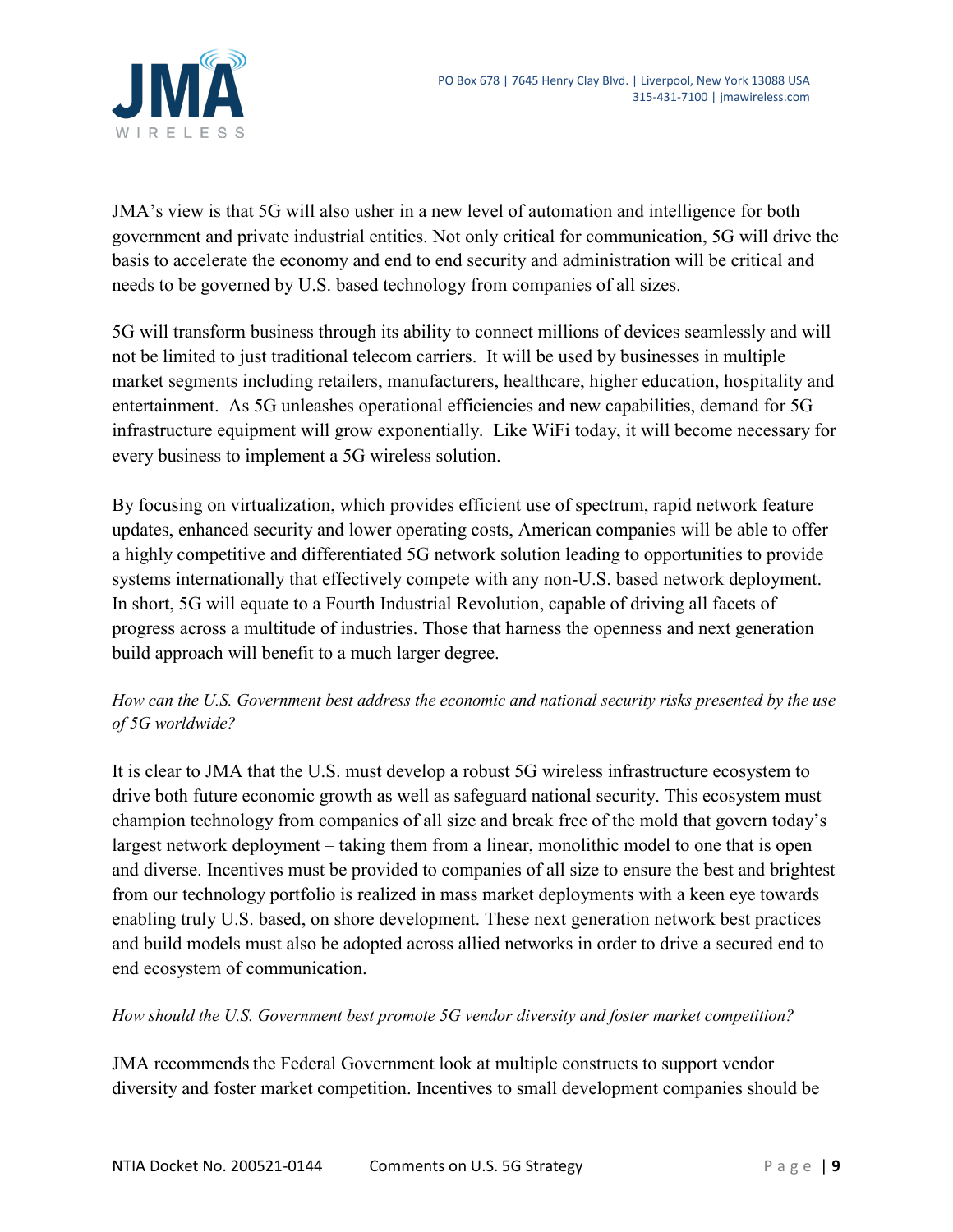

considered as well as leveraged both by the Federal Government in their own 5G internal networks, state and local governments, and critical infrastructure (defense contractors, utilities, and manufacturing).

In building 5G networks, the Federal Government must foster open design concepts and avoid single threaded vendor solutions that remain locked to outside vendor technology, a common approach to building today's wireless network infrastructure. Supporting virtualization of 5G Radio Elements (vRAN), open edge computing standards, and common interfaces for application support will ensure open network design, foster small business innovation and diversify a U.S. driven partner ecosystem.

*What incentives and other policy options may best close or narrow any security gaps and ensure the economic viability of the United States domestic industrial base, including research and development in critical technologies and workforce development in 5G and beyond?*

JMA's experience building wireless solutions has driven the conclusion that all elements of 5G networks must be trusted end to end. A single point of weakness, provided by untrusted hardware or software development origin is a cause for concern and should be safeguarded. Requiring some level of domestic manufacturing and software coding in the most critical elements, those managing user data or transmission, supports a security framework that can be tracked, audited and mitigated more quickly than a highly distributed global supply chain of solutions. Particularly with software development, large portions are typically offshored to 3<sup>rd</sup> party development houses, creating gaps in the overall solution security fabric. The Federal Government should consider a security certification that takes into account where and how both hardware and software is developed and manufactured.

A pipeline of necessary skillsets play a critical role in continuing the pace of 5G. Higher education must make telecommunication-centric research and coursework a priority along with current focus points on Information Technology (IT) and Computer Science. In most cases, educated labor from higher education must undergo significant training to come up to speed on telecommunication standard practices and concepts.

#### **Line of Effort Four: Promote Responsible Global Development and Deployment of 5G**

*How can the U.S. Government best lead the responsible international development and deployment of 5G technology and promote the availability of secure and reliable equipment and services in the market?*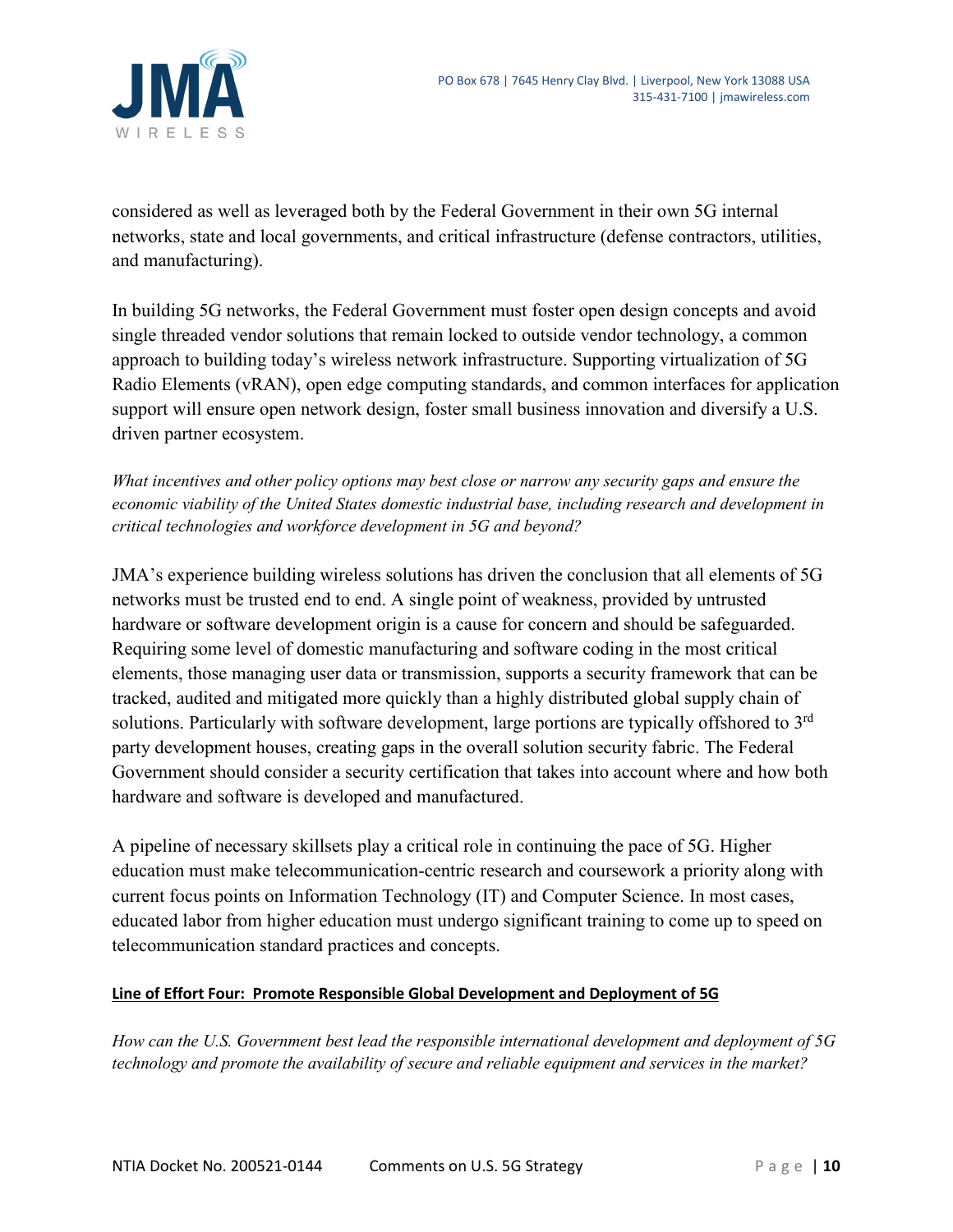

JMA positions that the Federal Government should endeavor to socialize all elements of U.S. made technology to allies to support the end to end communication network critical to ensuring a high level of communication security. Allies should be provided with specific reference companies that meet a government standard for network build practices. In turn, allies and other areas that are lagging in adoption should receive funding consideration from the government to support a U.S. driven 5G ecosystem in their home country. In most cases, smaller U.S. based technology companies remain invisible to international service providers or governments and this should be remedied as key 5G technology partners are identified.

# *How can the U.S. Government best encourage and support U.S. private sector participation in standards development for 5G technologies?*

JMA asserts the best path to adoption is to support U.S. private sector companies with actual trial deployments or the ability to participate in government funded 5G deployments. With access to the technology, and a pool of trusted providers, the private sector can drive new thought around use cases that drive economic and security advancements as well as put them on a faster path to direct adoption. As with any new technology, the power and promise of that technology is not fully understood until it can be directly accessible to those willing to potential invest and adopt.

### *What tools or approaches could be used to mitigate risk from other countries' 5G infrastructure?*

JMA supports the socialization of all elements of U.S. made technology to allies to support the end to end communication network critical to ensuring a high level of communication security. Allies should be provided with specific reference companies that meet a government standard for network build practices. In turn, allies and other areas that are lagging in adoption should receive funding consideration from the government to support a U.S. driven 5G ecosystem in their home country. In most cases, smaller U.S. based technology companies remain invisible to international service providers or governments and this should be remedied as key 5G technology partners are identified.

### *How should the U.S. Government measure success in this activity?*

JMA recommends the Federal Government consider an approved schedule of U.S. sanctioned 5G technology providers with a key focus on driving smaller, U.S. development entities in order to foster the best possible advancement of 5G technology. Approved, U.S. sanctioned network providers could then be tracked as they build and manage networks globally. In essence, the more areas that are driven by U.S. sanctioned 5G technology, the less incentive there will be for